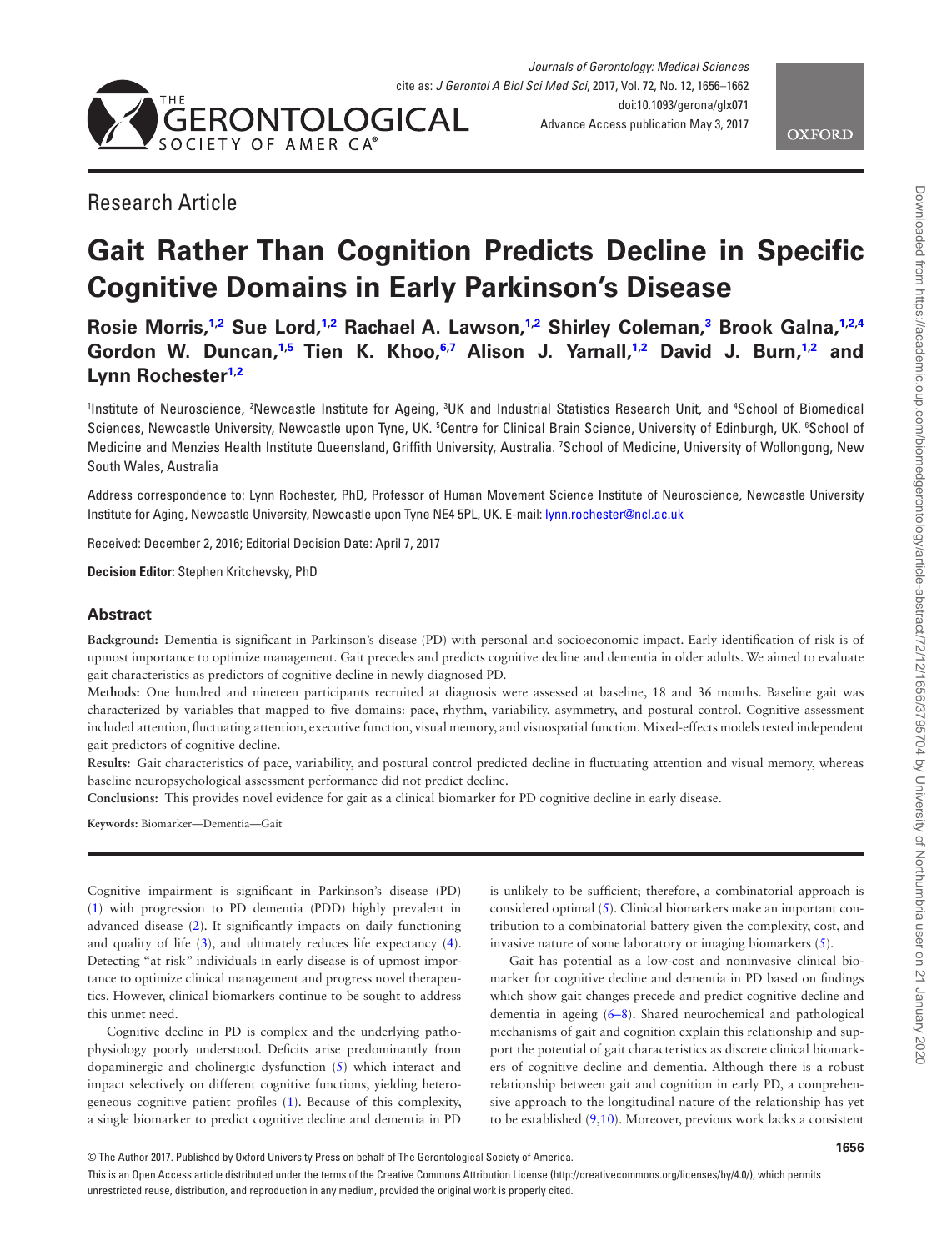Downloaded from https://academic.oup.com/biomedgerontology/article-abstract/72/1656/3795704 by University of Northumbria user on 21 January 2020 Downloaded from https://academic.oup.com/biomedgerontology/article-abstract/72/12/1656/3795704 by University of Northumbria user on 21 January 2020

and detailed approach to evaluating gait characteristics, limiting interpretation [\(10](#page-6-7)[,11](#page-6-8)).

This study utilized a comprehensive battery of gait and cognitive characteristics to determine (i) if gait can predict cognitive decline in early PD, (ii) if gait characteristics are global or specific predictors, and (iii) if gait is more sensitive than cognition in predicting cognitive decline. Based on current literature [\(10](#page-6-7)) and our previous cross-sectional work [\(9\)](#page-6-6), we hypothesized that discrete gait characteristics will be sensitive to cognitive decline in early PD.

# **Methods**

#### **Participants**

Subjects with newly diagnosed idiopathic PD were recruited to ICICLE-Gait, a nested study within Incidence of Cognitive Impairment in Cohorts with Longitudinal Evaluation-PD (ICICLE-PD) ([12\)](#page-6-9). Potential participants were recruited between June 2009 and December 2011. Idiopathic PD was diagnosed according to UK Parkinson's disease Brain Bank Criteria. PD participants were assessed over three sessions (i) baseline, (ii) 18 months, and (iii) 36 months. PD exclusion criteria included; memory impairment (≤24 Mini Mental State Exam [MMSE]), dementia with Lewy bodies, drug-induced Parkinsonism, vascular Parkinsonism, atypical Parkinson's syndromes, poor English language, and inability to consent. Participants were assessed "on" medication, defined as within 1 hour of medication intake.

To provide a comparison of cognitive decline with normal ageing, controls of a similar age and sex were recruited from community sources. Two control cohorts were recruited; the first cohort completed assessments at sessions 1 and 3, the second cohort completed assessments at all time points. Inclusion criteria included: >60 years of age; able to walk independently without an aid; absent of cognitive impairment (≤24 on MMSE) and absent of movement or mood disorders.

The study was approved by the Newcastle and North Tyneside Research and Ethics Committee.

#### Clinical Assessment

Age, sex, height, weight, and depression (using Geriatric Depression Scale [GDS-15]) were recorded at each session. The National Adult Reading Test (NART) assessed premorbid intelligence at baseline. PD motor severity was assessed using the Movement Disorders Society Unified Parkinson's Disease Rating Scale (MDS-UPDRS) Part III; Hoehn and Yahr Stage (H & Y); and levodopa equivalent daily dose (LEDD). Freezing of gait (FOG) was assessed with the FOG questionnaire. Comorbidities were self-reported by all participants.

#### Gait Assessment

Participants walked for 2 minutes at a comfortable pace around a 25-m circuit inclusive of a  $7 \times 0.6$ m instrumented walkway (Platinum model GaitRite, CIR systems Inc, USA; Supplementary Figure 1). Gait assessment was completed under single task (ST) for which participants were asked to "concentrate on their walking" and dual task (DT) where participants were asked to "concentrate equally on their walking and a concurrent task". The Wechsler Forward Digit Span was adopted as the concurrent task; a validated working memory task tailored to individual performance. Maximum digit span was first assessed in sitting, determined by longest span recalled in two of three attempts. Participants then recalled continuous strings of their maximum digit span while walking [\(13](#page-6-10)).

Gait outcomes were derived from a model of gait developed in older adults [\(14](#page-6-11)) and validated in PD [\(15](#page-6-12)). The model describes 16 discrete gait characteristics representing domains of pace, rhythm, variability, asymmetry, and postural control (Supplementary Figure 1).

#### Cognitive Assessment

A comprehensive cognitive battery was completed at all sessions. Individual tests were represented by seven cognitive domains. *Global cognition:* measured using the MoCA. *Attention:* Cognitive Drug Research battery (CDR); simple reaction time (SRT), choice reaction time (CRT), and digit vigilance (DV). *Fluctuating attention (individual reaction time variability):* coefficient of variance (CV) of the SRT, CRT, and DV. *Visual memory*: Cambridge Neuropsychological Test Automated Battery (CANTAB); spatial recognition memory (SRM), pattern recognition memory (PRM), and paired associate learning (PAL). *Executive-function*: one touch stockings (OTS) from CANTAB, semantic fluency; naming animals in 90 seconds and the Hayling and Brixton [\(16](#page-6-13)). *Visuospatial function*: interlocking pentagon's copying composite score from the MMSE. *Working memory* was assessed using Wechsler forward digit span [\(17](#page-6-14)). Additional references are available in Supplementary Material.

#### Data Analysis

Analysis was conducted using SPSS (IBM Corp. V.21, USA) and R (R Foundation for Statistical Computing, V 3.2.2, Austria). The first stage was univariate to describe gait and cognitive data. Distribution of continuous variables was tested for normality using the Skewness– Kurtosis test and inspection of boxplots and histograms. Paired samples *t*-test examined differences in baseline and final assessment for clinical characteristics. Student's *t*-test and chi-square test examined differences between completers and noncompleters (*p* = .05).

The second stage of analysis used linear mixed effects modelling (LMEM; R, "*lme4*") to model cognitive decline and its predictors. Random intercept models gave each participant a unique intercept and regression coefficient. Initially, univariate analysis was conducted to determine cognitive assessments that significantly changed over time, those which changed significantly were entered into an adjusted model. The model was adjusted for covariates including baseline age, NART, and gender as fixed effects, as well as interactions of session with GDS-15 and LEDD. A backward stepwise method was employed to remove nonsignificant covariates.

Third, LMEM identified baseline gait characteristics predictors of cognitive decline in PD. Cognitive decline was determined for each domain using the strongest representative of each domain, i.e., greatest decline over time. Base models were constructed for each cognitive assessment (age, gender, NART, GDS-15, and LEDD), entered into the models as fixed effects. A backward stepwise method was employed. Gait characteristics under ST and DT at baseline were entered into the model as a fixed effect to determine whether gait characteristics in addition to covariates were a significant predictor of cognitive decline.

The final step identified whether baseline global cognition predicted change in cognition. MoCA and each gait characteristic at baseline were added to base models to assess which was a stronger predictor of cognitive decline. To further validate findings linear regression analysis was performed to identify whether baseline cognitive measures could predict change in the same measure. For analysis, cognitive change was the dependent variable with age, sex and NART entered in the first block and baseline cognition entered in the second block.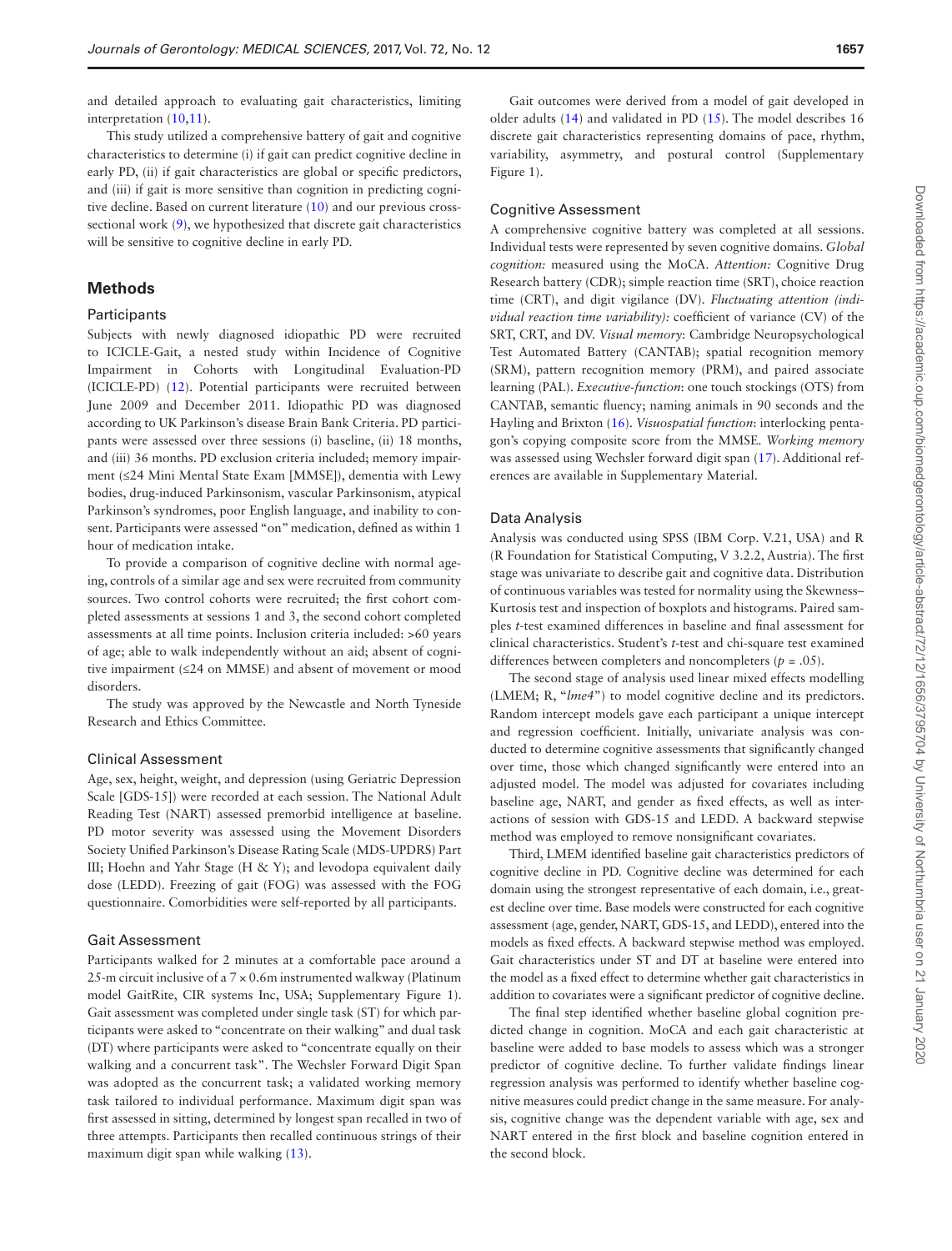Log-likelihood ratio tests compared model fit. Analyses were conducted without adjustment for multiple comparisons. A stringent *p* value of ≤.01 guided interpretations.

# **Results**

### Study Participants

[Figure 1](#page-2-0) summarizes participant recruitment and attrition in ICICE-Gait. Initially, 150 PD participants were referred, of whom 127 consented with 194 control subjects consented. After exclusions, 119 PD and 184 control subjects completed baseline assessment. At 18 months, 106 (89%) PD and 72 (39%) control participants completed assessments, at 36 months 81 (68%) PD and 118 (64%) control participants returned. [Table 1](#page-3-0) displays the clinical characteristics of participants at baseline and 36 months. The PD group contained proportionally more males throughout the study, whereas the control group contained proportionally more females. Baseline comorbidities in both groups were low and largely similar between groups (Supplementary Table 1). The average PD disease duration at baseline was  $6.29 \pm 4.67$  months. Over 3 years, PD motor severity increased  $(p < .001)$  as did LEDD  $(p < .001)$ . FOG significantly increased over 3 years ( $p < .001$ ) but no participants experienced FOG during the gait assessment. Depression did not significantly change in either group. There were no significant differences in clinical demographics for PD participants who did and did not complete 36 month assessment (Supplementary Table 2).

# Baseline Gait

PD baseline gait characteristics can be found in Supplementary Table 3. Comparing gait characteristics at baseline between completers and noncompleters, those who withdrew had higher step length variability under ST and DT ( $p = .02$  and  $p \le .01$ , respectively) and higher step velocity variability under DT only ( $p \leq .01$ ). There were no other significant differences (Supplementary Table 4).

# Change in Cognition

[Table 2](#page-4-0) presents univariate and modelled change in cognition for both groups. Over 3 years, PD participants significantly declined on eight of 16 assessments. Attention declined on SRT (19.41 points per session [pps], *p* =·.01), CRT (36.65 pps, *p* < .01), and DV (8.89 pps, *p* < .01). Fluctuating attention declined on CRT CV (1.29 pps, *p* < .01). PD participants declined on executive function; OTS (0.75 pps,  $p < .01$ ) and Brixton (0.31 pps,  $p < .01$ ). Finally, PD participants declined on visual memory; SRM  $(0.71 \text{ pps}, p < .01)$  and PAL  $(0.13 \text{ pps})$ pps,  $p < .01$ ). Control participants declined on two of 16 assessments; CRT (10.23 pps,  $p < .01$ ) and SRM (0.37 pps,  $p < .01$ ). Supplementary Table 5 presents all descriptive data for cognitive performance at each session. PD participants who withdrew before 36 months had worse baseline working memory, attention, fluctuating attention, and visual memory (Supplementary Table 6).

# Gait Predicts Cognitive Decline at 36 Months

ST and DT predictors were similar in nature, thus only ST data is presented (DT available in Supplementary Table 7). [Table 3](#page-5-0) summarizes baseline ST gait predictors of cognitive decline. Decline in fluctuating attention was predicted by pace (slower velocity [*β* = 4.05, *p* < .01); reduced step length [*β* = 8.64, *p* < .01]), variability (increased swing time variability  $[\beta = 2.56, p < .01]$ ; step stance variability  $\beta = 1.98$ ,  $p = .01$ ; and step length



<span id="page-2-0"></span>**Figure 1.** Flowchart of participants recruited and assessed throughout the ICICLE-Gait study.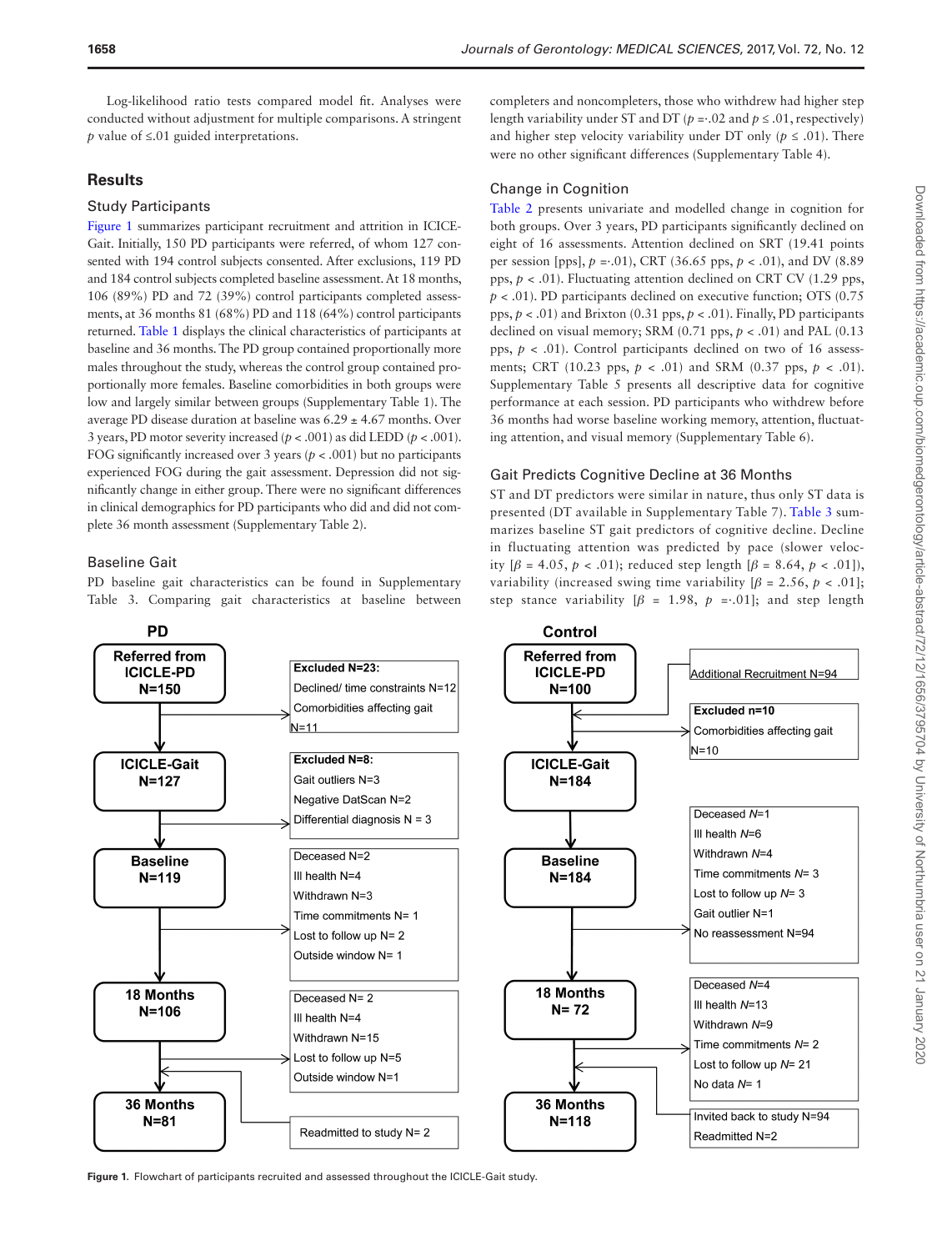|                             | PD.             |                 |          |        | Control      |              |         |        |  |
|-----------------------------|-----------------|-----------------|----------|--------|--------------|--------------|---------|--------|--|
| Demographic                 | Baseline        | 36 Months       | T        | Þ      | Baseline     | 36 Months    | T       | p      |  |
| Sex (M and F)               | 79 and 40       | 55 and 26       |          |        | 78 and 106   | 53 and 64    |         |        |  |
| Age (years)                 | 66.11 (9.90)    | 69.13(9.90)     | $-89.96$ | $-.01$ | 68.87 (7.10) | 72.64 (7.06) | 102.89  | $-.01$ |  |
| Height (m)                  | 1.70(.08)       | 1.69(0.09)      | 3.41     | $-.01$ | 1.68(0.10)   | 1.68(0.09)   | $-2.39$ | .02    |  |
| NART                        | 115.02 (11.13)  |                 |          |        | 117(7.72)    |              |         |        |  |
| Disease duration (months)   | 6.29(4.67)      |                 |          |        |              |              |         |        |  |
| LEDD (mg/day)               | 172.26 (129.53) | 515.05 (256.08) | $-12.94$ | $-.01$ |              |              |         |        |  |
| MDS-UPDRS III               | 24.97 (10.44)   | 38.04 (12.50)   | $-11.33$ | $-.01$ |              |              |         |        |  |
| FOG                         | 0.59(2.54)      | 2.18(5.33)      | $-2.71$  | $-.01$ |              |              |         |        |  |
| <b>GDS</b>                  | 2.59(2.23)      | 2.80(2.41)      | $-0.89$  | .38    | 1.28(2.03)   | 1.41(2.34)   | $-0.71$ | .48    |  |
| Hoehn and Yahr stage, n (%) | I(28)           | I(1)            |          |        |              |              |         |        |  |
|                             | II $(70)$       | II $(82)$       |          |        |              |              |         |        |  |
|                             | III $(21)$      | III $(9)$       |          |        |              |              |         |        |  |
|                             | IV $(0)$        | IV $(2)$        |          |        |              |              |         |        |  |

<span id="page-3-0"></span>**Table 1.** Demographic Characteristics, Mean (*SD*), of Participants at Baseline and 36 Months

*Note:* FOG = freezing of gait; GDS = geriatric depression scale; LEDD = levodopa equivalent daily dose; MDS-UPDRS III = unified Parkinson's disease rating scale; NART = national adult reading test; PD, Parkinson's disease. Bold values represent significance level  $p \le 0.01$ .

variability  $\lbrack \beta = 115.68, p < .01 \rbrack$ , and gait-related postural control (increased step width  $\beta$  = 26.69,  $p < .01$ ). Visual memory decline was predicted by pace (reduced step length  $\beta$  = 2.93, *p*  $=01$ ]). Prediction of decline in attention by variability was near significance (increased step length variability  $\beta$  = 1639.29, *p*  $= 04$ ]) but decline in executive function was not predicted by any gait characteristic. All gait characteristics improved the fit of the model except for step width as a predictor of fluctuating attention decline ( $\chi^2 = 5.91$ ,  $p = .05$ ).

# Comparing Gait and Cognition as Predictors of Cognitive Decline

Compared to gait characteristics, baseline MoCA was a significant predictor of a decline in attention  $(p < .01)$  but could not predict decline in fluctuating attention ( $p = .04$ ) or visual memory ( $p = .15$ ; [Table 3](#page-5-0)).

For decline in fluctuating attention, characteristics of pace (step velocity  $[\chi^2 = 10.93, p < .01]$ , step length  $[\chi^2 = 11.22, p < .01]$ ) and variability (step length variability  $[\chi^2 = 8.75, p = .01]$ ) proved better predictors than MoCA. In addition, for visual memory decline pace (step velocity  $[\chi^2 = 8.70, p = .01]$  and step length  $[\chi^2 = 10.90,$ *p* < .01]) was a significant predictor over MoCA. However, other measures of pace (swing time variability  $[\chi^2 = 6.73, p = .03]$ ) and variability (stance time variability  $[\chi^2 = 7.11, p = .03]$ ) did not improve model fit for decline in fluctuating attention, although these but not MoCA remained significant in the model. Additional linear regression analysis revealed baseline CRTCV was unable to predict CRTCV decline (*p* = .75; Supplementary Table 8).

### **Discussion**

To our knowledge, this is the first study to demonstrate that gait is able to predict cognitive decline in early PD. Moreover, this was a large, incident cohort study followed from diagnosis allowing for prognostic significance of gait in early disease to be determined. Gait predicted decline in specific cognitive domains (fluctuating attention and visual memory) over 3 years which was selective to discrete gait characteristics. Importantly, gait was a stronger predictor than baseline cognition. We therefore provide the first evidence for the utility

of gait as a noninvasive clinical biomarker for early cognitive decline in PD.

#### Gait Predicts Cognitive Decline

Cognitive decline in fluctuating attention and visual memory was independently predicted by gait characteristics represented by domains of pace, variability, and postural control ([15](#page-6-12)). Slower pace, higher gait variability, and more unstable postural control at diagnosis predicted decline in fluctuating attention. Additionally, slower pace predicted decline in visual memory. By comparison, characteristics representing rhythm and asymmetry were unable to predict cognitive decline. Related evidence comes from robust associations between gait and cognition in cross-sectional studies in early PD [\(10\)](#page-6-7) which supports our findings. Parallels can be drawn from studies in older adults showing prognostic associations between slow gait speed and increased gait variability with cognitive decline ([6](#page-6-5),[7](#page-6-15)). In advanced PD, gait impairment on the MDS-UPDRS III predicts future PDD [\(11](#page-6-8)) further demonstrating the sensitivity of gait to cognitive decline. However, in very early disease, tools with increased sensitivity are necessary to provide effective clinical biomarkers and derive novel therapeutics. Thus, highlighting the need for quantitative gait analysis. Importantly, comprehensive gait analysis can be assessed in clinical practice with current technological advances improving future feasibility.

Progression of cognitive impairment over 36 months in our cohort was characterized by attention, fluctuating attention, executive-function, and visual memory similar to other incident cohorts [\(18](#page-6-16)[,19](#page-6-17)). Muslimovic *et al*. observed greatest decline in attention and psychomotor speed [\(19\)](#page-6-17). The Campaign study found visual memory and executive-function were early cognitive features to decline [\(18](#page-6-16)). Notably, this group did not assess attention; therefore, we cannot draw parallels with this domain.

#### Is Fluctuating Attention a Marker of Dementia?

We were able to predict change in fluctuating attention and visual memory, which is highly relevant given their contribution to cognitive decline evolution and dementia in PD. Fluctuating attention was particularly sensitive to baseline gait. Previous work shows these cognitive features may be important precursors for PDD. For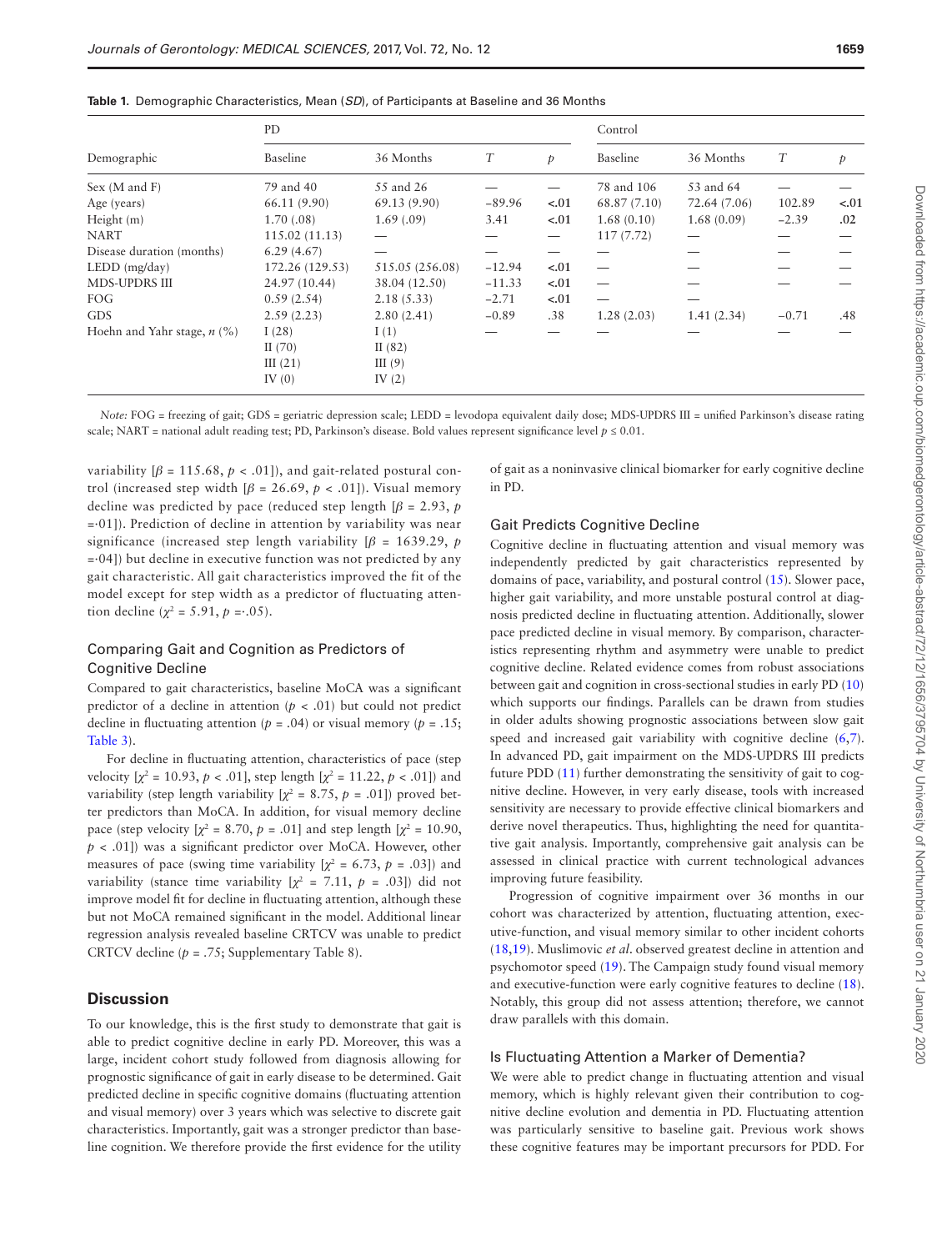|                                                                                                                                                                                                                                                                                                   | Univariate change     |                |         |                 | Modelled change adjusted |                          |         |                | Univariate change        |                          |                                           |                          | Modelled change adjusted |           |         |                |
|---------------------------------------------------------------------------------------------------------------------------------------------------------------------------------------------------------------------------------------------------------------------------------------------------|-----------------------|----------------|---------|-----------------|--------------------------|--------------------------|---------|----------------|--------------------------|--------------------------|-------------------------------------------|--------------------------|--------------------------|-----------|---------|----------------|
|                                                                                                                                                                                                                                                                                                   | per session<br>Change | <b>SE</b>      | H       | Þ               | per session<br>Change    | <b>SE</b>                | H       | Þ              | Change per<br>session    | <b>SE</b>                | Η                                         | Þ                        | Change per<br>session    | <b>SE</b> | H       | Þ              |
| Global cognition<br>MoCA                                                                                                                                                                                                                                                                          | 0.23                  | 0.14           | 1.62    | $\overline{12}$ |                          |                          |         |                | I                        | $\overline{\phantom{a}}$ | $\overline{\phantom{a}}$                  | $\overline{\phantom{a}}$ |                          |           |         |                |
| Forward digit span<br>Working memory                                                                                                                                                                                                                                                              | 0.03                  | 0.06           | 0.50    | .62             |                          |                          |         |                | 0.05                     | 0.05                     | 1.10                                      | 27                       |                          |           |         |                |
| Reaction time (mean) <sup>2</sup><br>Attention                                                                                                                                                                                                                                                    | 19.20                 | 7.23           | 2.67    | 5.              |                          |                          | 2.66    | 5.             | 5.50                     | 3.26                     |                                           | 60                       |                          |           |         |                |
| Choice reaction time (mean) <sup>1,2</sup>                                                                                                                                                                                                                                                        | 37.02                 |                | 6.42    | $\overline{c}$  | 19.41<br>36.65           | $7.31$<br>$5.76$<br>0.44 | 6.36    | $\zeta$ .01    | 9.97                     | 3.46                     | $\frac{3}{2}$ $\frac{8}{2}$ $\frac{4}{2}$ | $\overline{c}$           | 10.23                    | 3.46      | 2.96    | $\overline{5}$ |
| Digit vigilance (mean) <sup>1</sup>                                                                                                                                                                                                                                                               | 9.08                  | $5.77$<br>2.35 | 3.86    | $\overline{c}$  | 8.89                     |                          | 3.75    | $\zeta$ .01    | 4.00                     | 1.87                     |                                           | 03                       |                          |           |         |                |
| Fluctuating attention                                                                                                                                                                                                                                                                             |                       |                |         |                 |                          |                          |         |                |                          |                          |                                           |                          |                          |           |         |                |
| Reaction time (CV) (%) <sup>3</sup>                                                                                                                                                                                                                                                               | 0.63                  | 0.32           | 1.92    | .06             |                          |                          |         |                | 0.28                     | 0.30                     | 0.95                                      | 35                       |                          |           |         |                |
| Choice reaction time $(CV)$ (%) <sup>1</sup>                                                                                                                                                                                                                                                      | 1.31                  | 0.29           | 4.47    | $\zeta$ .01     | 1.29                     | 0.29                     | 4.45    | $\epsilon$ .01 | 0.50                     | 0.21                     | $2.43$<br>$2.47$                          | 02                       |                          |           |         |                |
| Digit vigilance (CV) (%) <sup>1</sup>                                                                                                                                                                                                                                                             | 0.57                  | 0.26           | 2.17    | $\ddot{\circ}$  |                          |                          |         |                | 0.61                     | 0.25                     |                                           | 02                       |                          |           |         |                |
| Executive function                                                                                                                                                                                                                                                                                |                       |                |         |                 |                          |                          |         |                |                          |                          |                                           |                          |                          |           |         |                |
| One touch stocking (prob. solved) <sup>4</sup>                                                                                                                                                                                                                                                    | $-0.76$               | 0.23           | $-3.35$ | $\zeta$ .01     | $-0.75$                  | 0.23                     | $-3.34$ | $\ddot{c}$     | $-0.09$                  | 0.11                     | $-0.83$                                   | $\dot{+}$                |                          |           |         |                |
| Semantic fluency                                                                                                                                                                                                                                                                                  | $-0.33$               | 0.32           | $-1.03$ | $\ddot{.}30$    |                          |                          |         |                | $-0.66$                  | 0.31                     | $-2.13$                                   | $\ddot{\alpha}$          |                          |           |         |                |
| Hayling score <sup>2</sup>                                                                                                                                                                                                                                                                        | 0.04                  | 0.09           | 0.43    | .67             |                          |                          |         |                |                          |                          |                                           |                          |                          |           |         |                |
| Brixton score <sup>2</sup>                                                                                                                                                                                                                                                                        | $-0.33$               | 0.12           | $-2.90$ | $\overline{5}$  | $-0.31$                  | 0.11                     | $-2.72$ | $\zeta$ .      |                          |                          |                                           |                          |                          |           |         |                |
| Visual memory                                                                                                                                                                                                                                                                                     |                       |                |         |                 |                          |                          |         |                |                          |                          |                                           |                          |                          |           |         |                |
| Pattern recognition memory                                                                                                                                                                                                                                                                        | $-0.20$               | 0.13           | $-1.50$ | $\ddot{ }$      |                          |                          |         |                | $-0.17$                  | 0.11                     | $-1.50$                                   | 14                       |                          |           |         |                |
| (number correct) <sup>2</sup>                                                                                                                                                                                                                                                                     |                       |                |         |                 |                          |                          |         |                |                          |                          |                                           |                          |                          |           |         |                |
| Spatial recognition memory                                                                                                                                                                                                                                                                        | $-0.72$               | 0.12           | $-5.89$ | $\zeta$         | $-0.71$                  | 0.12                     | $-5.83$ | $\zeta$ .      | $-0.36$                  | 0.10                     | $-3.62$                                   | $\zeta$ .01              | $-0.37$                  | 0.10      | $-3.76$ | 5.01           |
| (number correct) <sup>2</sup>                                                                                                                                                                                                                                                                     |                       |                |         |                 |                          |                          |         |                |                          |                          |                                           |                          |                          |           |         |                |
| Paired associate learning (mean                                                                                                                                                                                                                                                                   | 0.14                  | 0.04           | 3.45    | $\overline{c}$  | 0.13                     | 0.04                     | 3.20    | $\zeta$ .01    | $\overline{\phantom{a}}$ | $\overline{\phantom{a}}$ | $\overline{\phantom{a}}$                  | $\overline{\phantom{a}}$ |                          |           |         |                |
| trials to success) <sup>2</sup>                                                                                                                                                                                                                                                                   |                       |                |         |                 |                          |                          |         |                |                          |                          |                                           |                          |                          |           |         |                |
| Visuospatial                                                                                                                                                                                                                                                                                      |                       |                |         |                 |                          |                          |         |                |                          |                          |                                           |                          |                          |           |         |                |
| Pentagons <sup>2</sup>                                                                                                                                                                                                                                                                            | $-0.06$               | 0.03           | $-2.40$ | .02             |                          |                          |         |                | 0.02                     | 0.02                     | 1.21                                      | 23                       |                          |           |         |                |
| Note: CV = coefficient of variance; MoCA = Montreal cognitive assessment; SE = standard error. Bold values represent significance level p ≤ 0.01.<br>Covariates; <sup>1</sup> Age; <sup>2</sup> Age, NART; <sup>3</sup> Age, GDS; <sup>4</sup> Age, NART, LEDD; <sup>5</sup> Age, NART, GDS, sex. |                       |                |         |                 |                          |                          |         |                |                          |                          |                                           |                          |                          |           |         |                |
|                                                                                                                                                                                                                                                                                                   |                       |                |         |                 |                          |                          |         |                |                          |                          |                                           |                          |                          |           |         |                |

<span id="page-4-0"></span>Table 2. Modelled Change in Cognitive Assessments Over 3 Years **Table 2.** Modelled Change in Cognitive Assessments Over 3 Years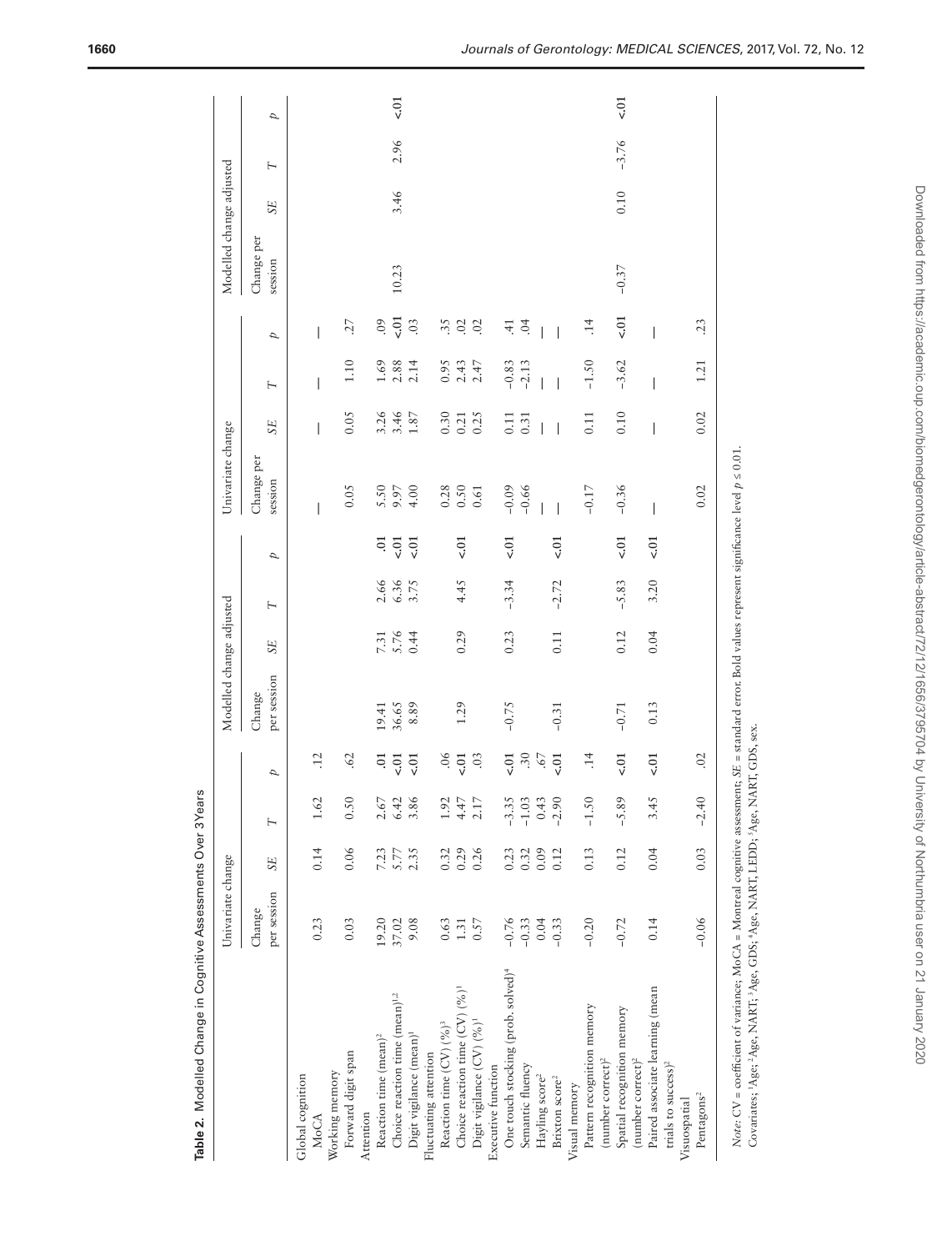|           |                       |                      |                  |                                   | Regression coefficients |           |         |        |
|-----------|-----------------------|----------------------|------------------|-----------------------------------|-------------------------|-----------|---------|--------|
|           | Cognitive domain      | Cognitive assessment | Predictor domain | Predictor                         | β                       | <b>SE</b> | T       | p      |
| Gait      | Attention             | <b>CRT</b>           | Variability      | Step length $SD \times$ session   | 1639.29                 | 807.78    | 2.10    | .04    |
|           | Fluctuating attention | <b>CRTCV</b>         | Pace             | Step velocity $\times$ session    | $-4.05$                 | 1.34      | $-3.02$ | $-.01$ |
|           |                       |                      |                  | Step length $\times$ session      | $-8.64$                 | 2.86      | $-3.02$ | $-.01$ |
|           |                       |                      |                  | Step swing $SD \times$ session    | 2.56                    | 0.93      | 2.75    | $-.01$ |
|           |                       |                      | Variability      | Step time $SD \times$ session     | 2.14                    | 0.90      | 2.38    | .02    |
|           |                       |                      |                  | Step stance $SD \times$ session   | 1.98                    | 0.77      | 2.58    | .01    |
|           |                       |                      |                  | Step length $SD \times$ session   | 115.68                  | 40.41     | 2.86    | $-.01$ |
|           |                       |                      | Rhythm           | Step stance time $\times$ session | 0.01                    | 0.03      | 2.26    | .03    |
|           |                       |                      | Postural control | Step width $\times$ session       | 26.69                   | 9.02      | 2.96    | $-.01$ |
|           | Visual memory         | <b>SRM</b>           | Pace             | Step velocity $\times$ session    | 1.32                    | 0.56      | 2.33    | .02    |
|           |                       |                      |                  | Step length $\times$ session      | 2.93                    | 1.19      | 2.47    | .01    |
| Cognition | Attention             | <b>CRT</b>           | Global cognition | $MoCA \times session$             | $-5.68$                 | 1.54      | $-3.70$ | $-.01$ |
|           | Fluctuating attention | <b>CRTCV</b>         |                  |                                   | $-1.68$                 | 0.80      | $-2.10$ | .04    |
|           | Visual memory         | <b>SRM</b>           |                  |                                   | 0.05                    | 0.03      | 1.45    | .15    |

<span id="page-5-0"></span>**Table 3.** LMEM Identifying Single Task Gait Characteristics and Global Cognition as Predictors of Cognitive Decline in PD

*Note:* CRT = choice reaction time; CV = coefficient of variance; MoCA = Montreal cognitive assessment; *SD* = standard deviation; *SE* = standard error; *SRM* = spatial recognition memory. Bold values represent significance level  $p \leq 0.01$ .

example, fluctuating attention (measured by CRT SD) is significantly worse in Lewy body dementias (an overarching term comprising both PDD and DLB) compared to Alzheimer's disease (AD) [\(20](#page-6-18)). Critically, variability on CRT most strongly reflects fluctuating cognition in DLB ([21\)](#page-6-19). Visual and memory components play a vital role in SRM which is temporally mediated; however, lesion [\(22\)](#page-6-20) and cognitive cohort studies [\(23](#page-6-21)) suggest frontal involvement, indicating overlap of underlying mechanisms.

#### Potential Underlying Mechanisms

Underlying pathology of gait and cognition is poorly understood but evidence suggests they share common substrates. Gait is not purely dopaminergic ([24\)](#page-6-22) and interacts with other neurotransmitter systems. Previous work implicates the cholinergic system in gait dysfunction, demonstrated by short-latency afferent inhibition [\(25\)](#page-6-23) and intervention [\(26\)](#page-6-24) studies. The cholinergic system also has an essential role in attention [\(27](#page-6-25)) likely to stem from nucleus basalis of Meynert (nbM) ([27,](#page-6-25)[28\)](#page-6-26), which may also mediate visual deficits [\(28](#page-6-26)). Additionally, the role of amyloid pathology in early gait impairment in PD ([29\)](#page-6-27) demonstrates a combination of pathological substrates of gait and cognitive decline.

Interestingly, gait was unable to predict executive-function decline, an early feature of cognitive decline ([18\)](#page-6-16). This may reflect the overarching role of attention in mediating cognitive function [\(30](#page-6-28)), or sensitivity of attentional over executive-function measures in early disease.

#### Comparison of Gait and Cognitive Outcomes

We were also interested to see if discrete gait characteristics were more sensitive than cognitive measures to early cognitive decline. Our findings suggest that this is the case. Global cognition did not predict decline in fluctuating attention or visual memory. Furthermore, additional analysis showed that fluctuating attention did not predict future cognition decline. These findings strengthen the case for the role of discrete gait characteristics as predictors of cognitive decline in early PD.

We extended knowledge of gait as a prognostic marker by taking a comprehensive measurement approach which highlighted the specificity of gait to cognitive decline. We also evaluated gait under

DT because it sensitizes the relationship between cognition and gait and is frequently incorporated into protocols. In contrast to earlier work [\(31\)](#page-6-29), our DT cognitive associations were not significantly different from older adults, partly reflecting our DT paradigm which controls for baseline cognitive capacity ([13\)](#page-6-10).

# **Limitations**

This study has several limitations. First, although our cognitive battery was comprehensive for attention, executive function, and memory, we acknowledge that not all aspects of these domains were assessed. Our cognitive battery was also less comprehensive for visuospatial function. Significant visuospatial decline was not apparent in our cohort but other work identified pentagons decline in early PD [\(18\)](#page-6-16) suggesting this assessment was adequate. Second, the longitudinal nature of the study inevitably leads to attrition. Attrition rates totaled 32%, comparable to similarly designed studies ([18](#page-6-16),[19](#page-6-17)). Baseline scores revealed that those who withdrew were worse on cognitive assessments (Supplementary Table 3). This may indicate those with more rapid decline were more likely to withdraw and would have been of interest to this study. In an attempt to alleviate bias, LMEM were chosen as this technique is able to handle missing data yet it is possible rate of cognitive decline was underestimated. Thirdly, the population was drawn from an incident PD cohort followed from diagnosis with repeat assessments every 18 months. Although misdiagnosis may have contributed, this is unlikely to have made a major impact. Diagnosis followed a stringent process, applying the Queen's Square Brain Bank Criteria at each assessment, and revised diagnosis revealed that the numbers were low. In addition, the bidirectional relationship between gait and cognition should be acknowledged. A number of studies have explored this relationship in older adults ([32](#page-6-30)) but not in PD ([10\)](#page-6-7); however, this was beyond the scope of the present study. Finally, our findings need to be replicated in an independent cohort.

# **Conclusions**

This is the first study to identify gait as a predictor of cognitive decline in a large incident PD cohort. Furthermore, it was identified that gait is sensitive to decline in specific cognitive domains in